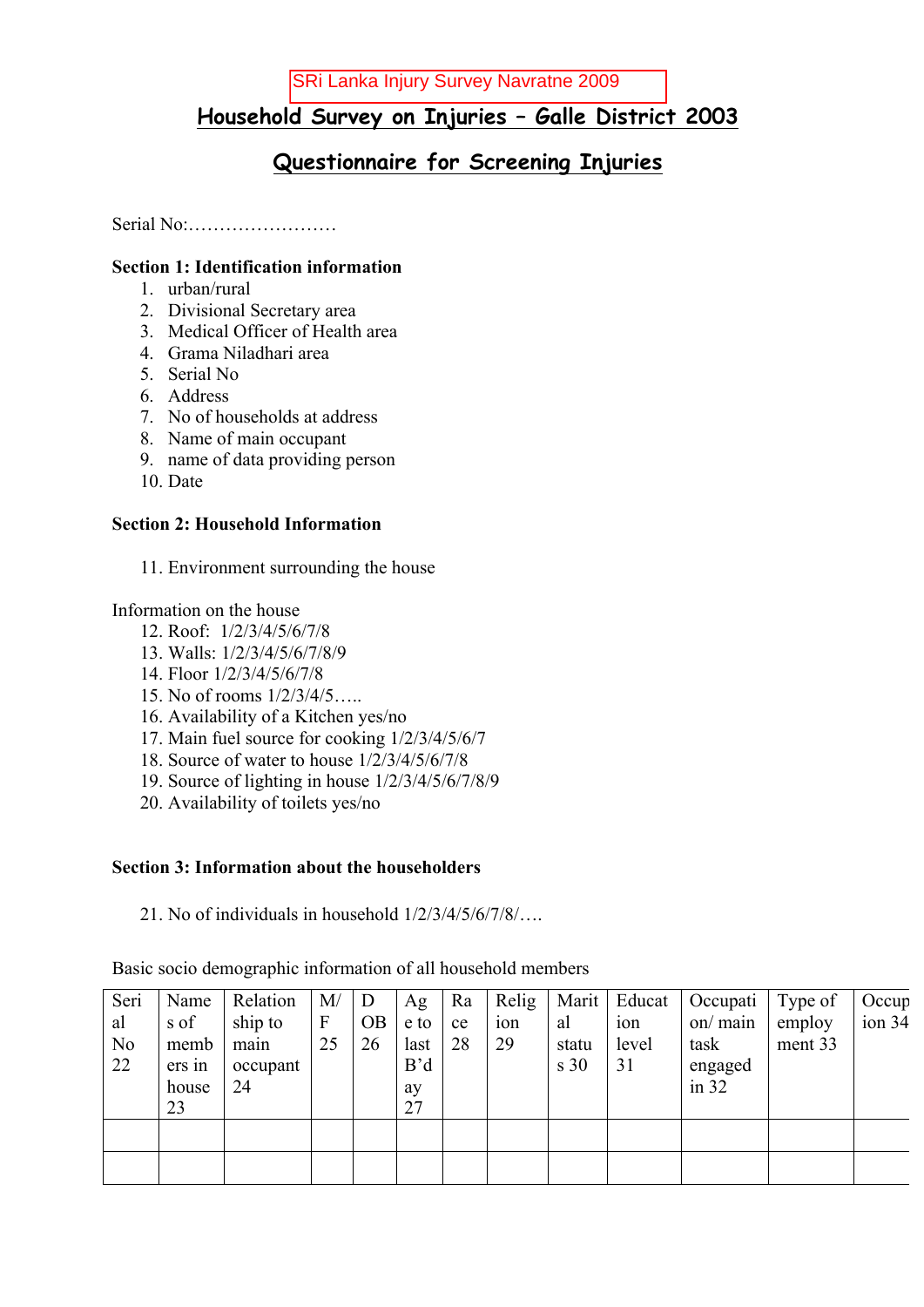| SRi Lanka Injury Survey Navratne 2009 |  |  |  |  |  |  |  |  |  |  |  |
|---------------------------------------|--|--|--|--|--|--|--|--|--|--|--|
|                                       |  |  |  |  |  |  |  |  |  |  |  |

35. Does your family receive Samurdhi or another donation? 1/2/3/4/5/6/7

36. Can you tell us the approximate amount of money earned for a month in your family? 1/2/3/4/5/6/7/8

To interviewer: Please remember to discuss on the definition of an injury (describing the 25 types and showing the injury checklist) prior to asking each of the following 4 sections.

## **Section 4: Information regarding all injuries during last one month**

37. During the last one month, in your household, have you had anyone who had any type of injury ? Y/N

If yes, please fill the table below.

| Name of<br>injured person<br>38 | Relevant<br>member No<br>39 | How many<br>times was<br>he/she injured<br>during the last<br>one month?<br>40(No) | Injury mechanism<br>41 (1-25 types) | Date of injury<br>42 | Action taken<br>following the<br>injury<br>$43(1-12)$ |
|---------------------------------|-----------------------------|------------------------------------------------------------------------------------|-------------------------------------|----------------------|-------------------------------------------------------|
|                                 |                             |                                                                                    |                                     |                      |                                                       |
|                                 |                             |                                                                                    |                                     |                      |                                                       |
|                                 |                             |                                                                                    |                                     |                      |                                                       |
|                                 |                             |                                                                                    |                                     |                      |                                                       |
|                                 |                             |                                                                                    |                                     |                      |                                                       |
|                                 |                             |                                                                                    |                                     |                      |                                                       |

## **Section 5: Information regarding injuries that required a hospital admission during the last one year**

44. During the last one year (excluding the information during last one month) did anyone in this household have an injury that required a hospital admission? Y/N

If yes, please complete the table below.

| Name of the<br>injured person<br>45 | Relevant<br>member<br>No<br>46 | How many times was he/she<br>injured during the last one year<br>excluding the information<br>provided above for last one<br>month?<br>47 | Injury<br>mechanism<br>48 (1-25)<br>types) | Date of<br>injury<br>49 | Action taken<br>following injury<br>50 |
|-------------------------------------|--------------------------------|-------------------------------------------------------------------------------------------------------------------------------------------|--------------------------------------------|-------------------------|----------------------------------------|
|                                     |                                |                                                                                                                                           |                                            |                         |                                        |
|                                     |                                |                                                                                                                                           |                                            |                         |                                        |
|                                     |                                |                                                                                                                                           |                                            |                         |                                        |
|                                     |                                |                                                                                                                                           |                                            |                         |                                        |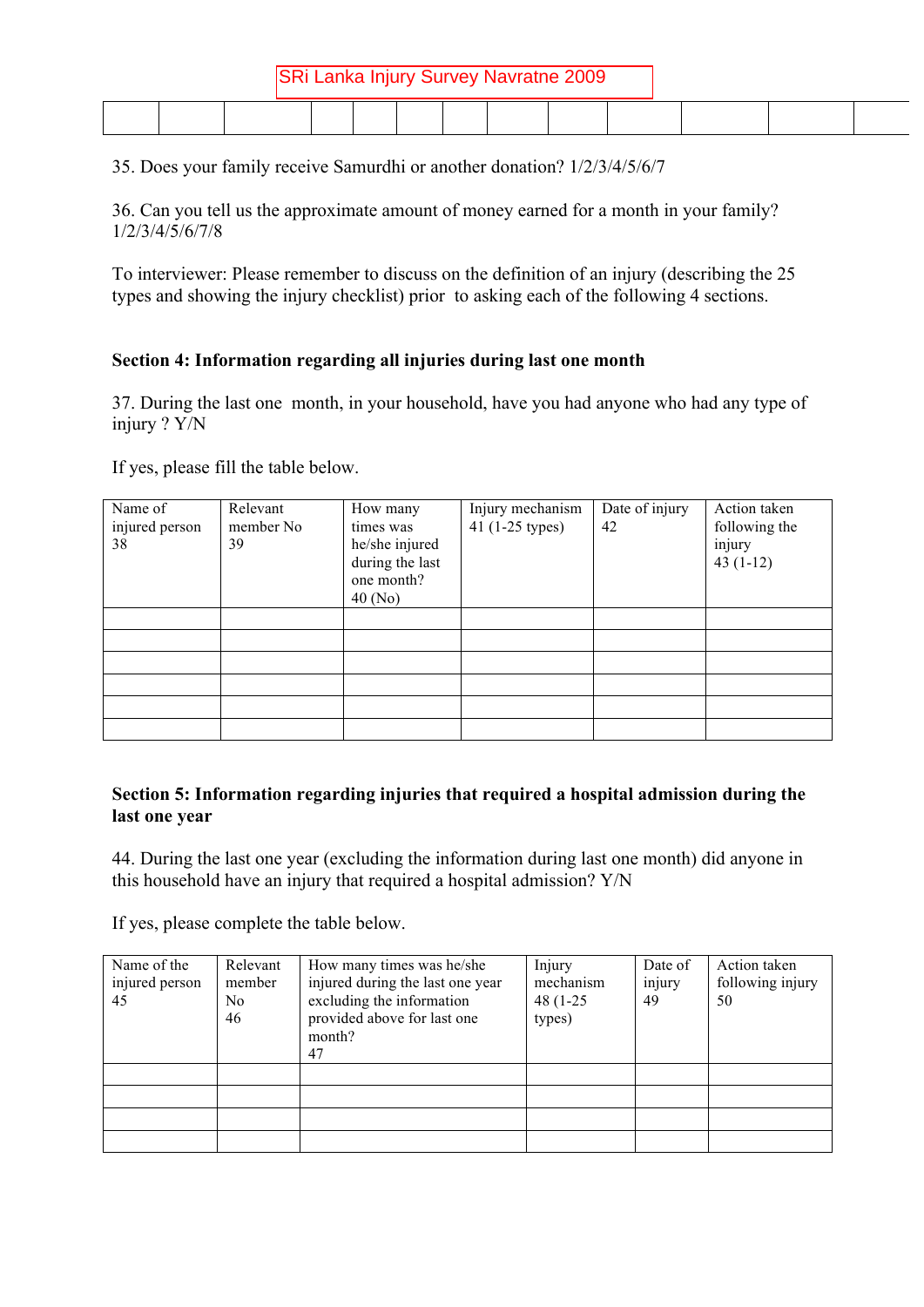## **Section 6: Assessment of an injury that happened prior to one year which has left a disability following that episode**

51. During any time in the past, has any individual in this household had an injury that has left him/her disabled since then? Y/N

If yes, please complete the table below.

| Name of the    | Relevant  | Injury Mechanism | Date of injury | Current status of |
|----------------|-----------|------------------|----------------|-------------------|
| injured person | member No | 54 (1-25 types)  | 55             | disability 56     |
|                |           |                  |                |                   |

## **Section 7: Assessment on individuals who had died following an injury**

57. Has anyone who lived in this household died following an injury anytime in the past? Y/N

If yes, please fill the table below.

| Name of the<br>person who<br>died<br>58 | Relationship to<br>main occupant<br>of household<br>59 | Date of<br>injury event<br>60 | Injury<br>mechanism<br>that caused the<br>death $(1-25)$<br>types)<br>61 | Date of<br>dying<br>62 | Availability of<br>death<br>certificate<br>63 |
|-----------------------------------------|--------------------------------------------------------|-------------------------------|--------------------------------------------------------------------------|------------------------|-----------------------------------------------|
|                                         |                                                        |                               |                                                                          |                        |                                               |
|                                         |                                                        |                               |                                                                          |                        |                                               |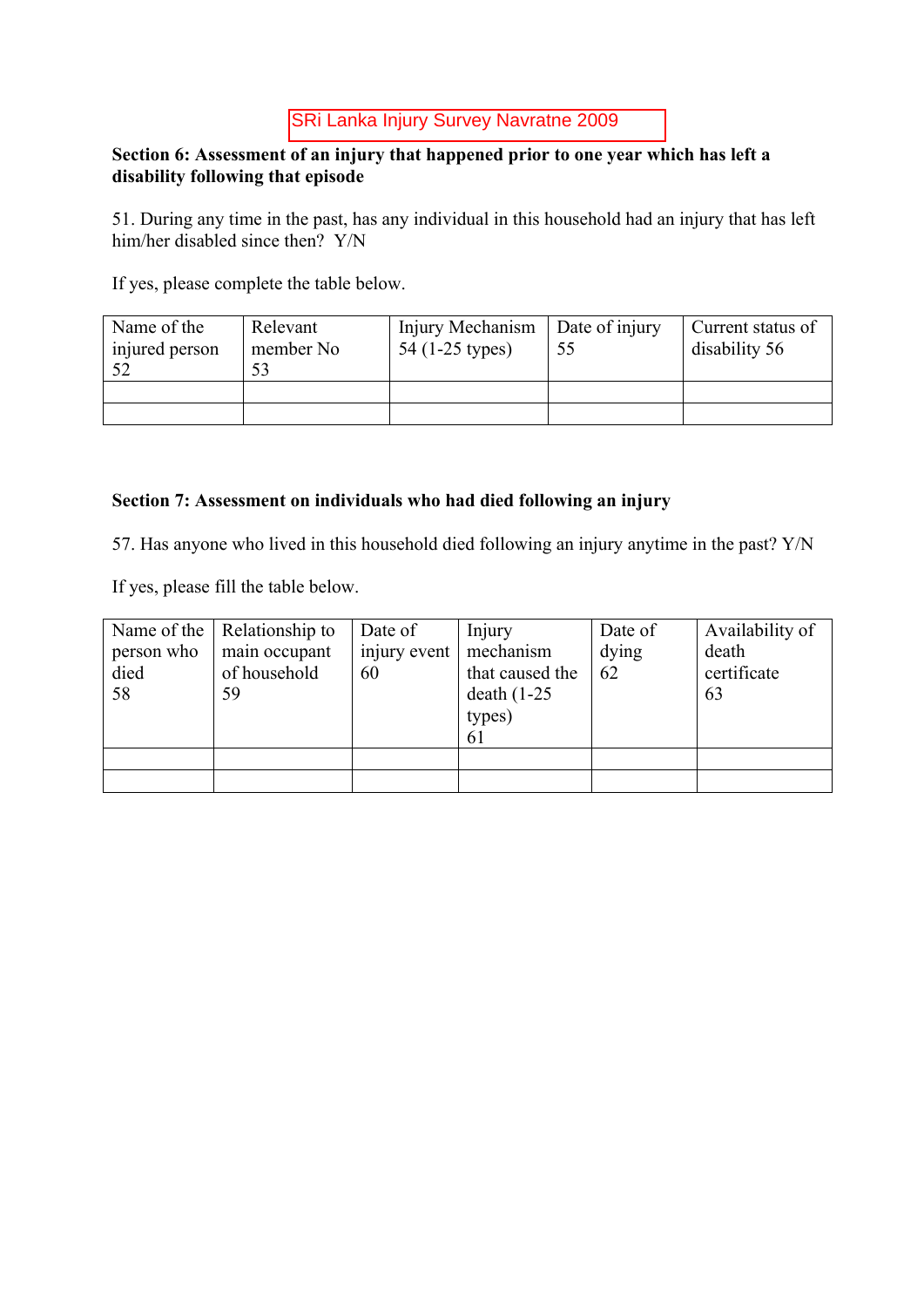## **Household Survey on Injuries – Galle District 2003**

## **Questionnaire for obtaining detailed injury information**

This questionnaire should be administered to individuals identified as having had an injury following screening for injuries. Children below 14 years (approximately) should be interviewed with the mother or another responsible person from the household.

## **Sampling Information**

- 100. Serial No given to individual …………………..
- 101. Date of survey:
- 102. Is the information provided by the injured person itself or not? Y/N

103, If no to Q102, what is the relationship of information provider to the injured person?.......

104.Name of the person who provided the information…..

105. Please fill the table below.

| Time following the injury    | After the injury |               |           |            |  |      |
|------------------------------|------------------|---------------|-----------|------------|--|------|
|                              | No               | of Completely | Taking    | Has        |  | Died |
|                              | injury           | well          | treatment | disability |  |      |
|                              | episodes         |               | currently | currently  |  |      |
| During last month            |                  |               |           |            |  |      |
| During last year (excluding) |                  |               |           |            |  |      |
| last month)                  |                  |               |           |            |  |      |
| Prior to last yar            |                  |               |           |            |  |      |

Section 1:

106. What is the injury mechanism that affected you?

|                | $100.11$ and $100$ and $111$ and $111$ and $111$ and $111$ and $1100$ and $1100$<br><b>RTI</b> | 14 | Fall from height (not to water) |
|----------------|------------------------------------------------------------------------------------------------|----|---------------------------------|
| $\overline{2}$ | Train injury                                                                                   | 15 | Fall from height to water       |
| 3              | Attacked with body parts without                                                               | 16 | Fall on flat ground / slipping  |
|                | using a weapon                                                                                 |    |                                 |
| $\overline{4}$ | Sexual assault                                                                                 | 17 | Fall to a pit                   |
| 5              | Assault from a sharp instrument                                                                | 18 | Drowning or near drowning       |
| 6              | Assault from blunt instrument                                                                  | 19 | Poisoning                       |
|                | Accidental injury from a<br>sharp                                                              | 20 | Choking                         |
|                | instrument                                                                                     |    |                                 |
| 8              | Accidental injury from a<br>blunt                                                              | 21 | Items falling on to oneself     |
|                | instrument                                                                                     |    |                                 |
| 9              | Gunshot injury                                                                                 | 22 | Animal bite, sting,             |
| 10             | Bomb injury                                                                                    | 23 | Electrical injury               |
| 11             | Detonator injury                                                                               | 24 | Lightening                      |
| 12             | <b>Burn</b>                                                                                    | 25 | Other                           |
| 13             | Fire                                                                                           |    |                                 |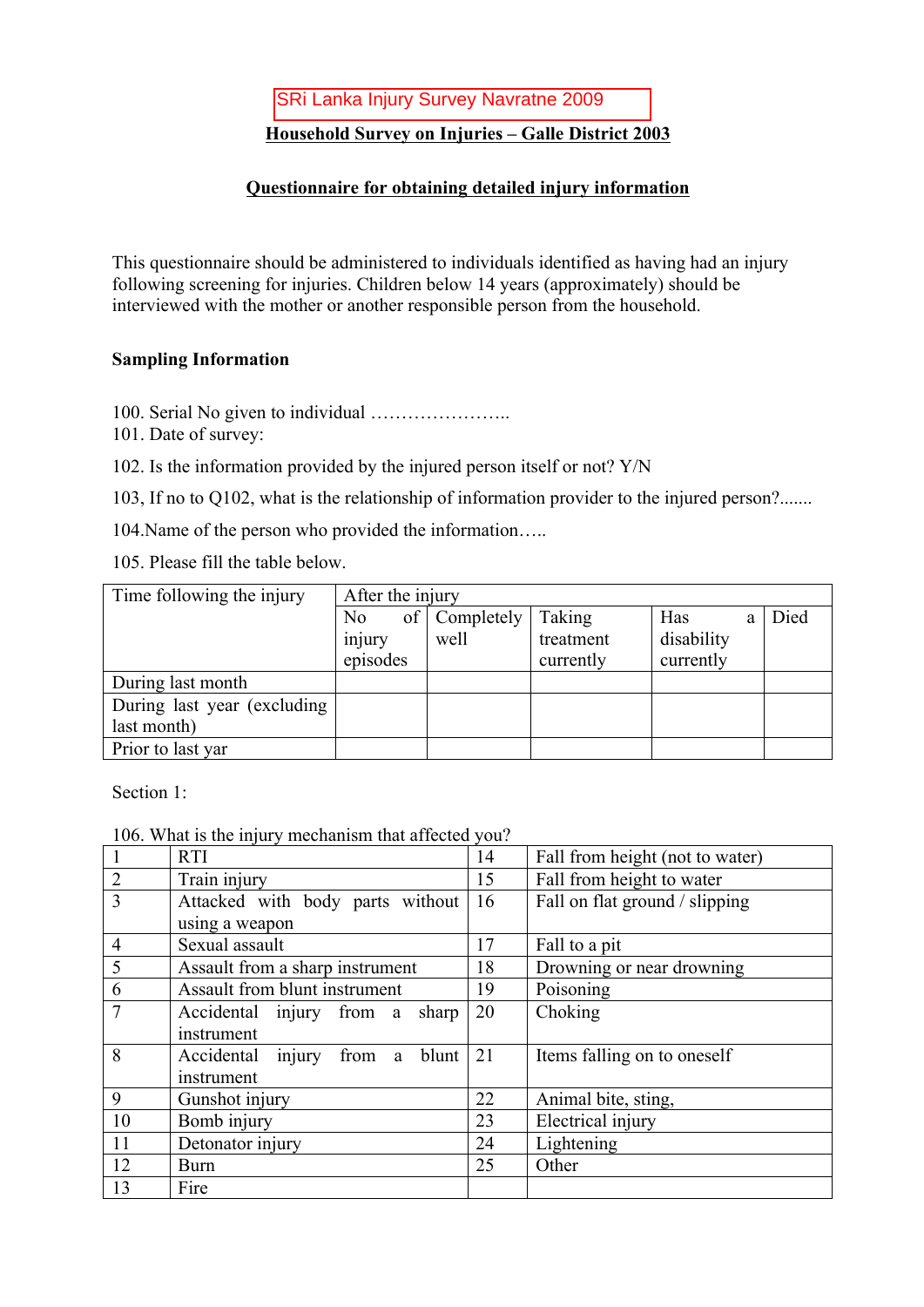#### 107. According to your knowledge, what was the intension of the injury?

| Unintentional      |
|--------------------|
| Suicidal           |
| Intentional        |
| War / Gang related |

Unintentional Injuries Road and train injuries

## 108. Did the RTI occur following a collision? Y/N

#### 109. When this injury occurred to you, what was your mode of travel?

| Pedestrian                                                             |
|------------------------------------------------------------------------|
| Driver (Motorcycle, cyclist, motor vehicle, train)                     |
| Passenger (motor vehicle, bus, train, bicycle, Motor cycle, lorry etc) |

110. When this injury happened to you what was the vehicle you were in?

| Bicycle       |    | Private bus  |
|---------------|----|--------------|
| Motor cycle   | 10 | Public Bus   |
| Trishaw       |    | Cart         |
| Van           | 12 | Train        |
| Car           | 13 | Lorry        |
| Tractor       | 14 | Other        |
| Hand tractor  | 15 | Do not know  |
| Heavy vehicle | 16 | Not relevant |

## 111. What was the other vehicle involved in the crash?

|             | Bicycle       |    | Private bus       |
|-------------|---------------|----|-------------------|
|             | Motor cycle   | 10 | <b>Public Bus</b> |
|             | Trishaw       |    | Cart              |
|             | Van           | 12 | Train             |
|             | Car           | 13 | Lorry             |
| $\mathbf b$ | Tractor       | 14 | Other             |
|             | Hand tractor  | 15 | Do not know       |
|             | Heavy vehicle | 16 | Not relevant      |

## 112. What did the vehicle you were in collide with?

| With a pedestrian | Wall        |
|-------------------|-------------|
| With a vehicle    | Animal      |
| Tree              | Other       |
| Post              | Do not know |

113. In your opinion, please explain the causes for this RTI?...........................................

Injuries following using a weapon

114. What was the weapon used for your injury?

| $\sim$<br>'rument<br>0.122<br>112221<br>HISU<br><b>SHALU</b> |          | $\sim$<br>$\overline{a}$ and $\overline{a}$ and $\overline{a}$<br>Шı |
|--------------------------------------------------------------|----------|----------------------------------------------------------------------|
| ument-<br>∐unt                                               | <u>ب</u> | Jther                                                                |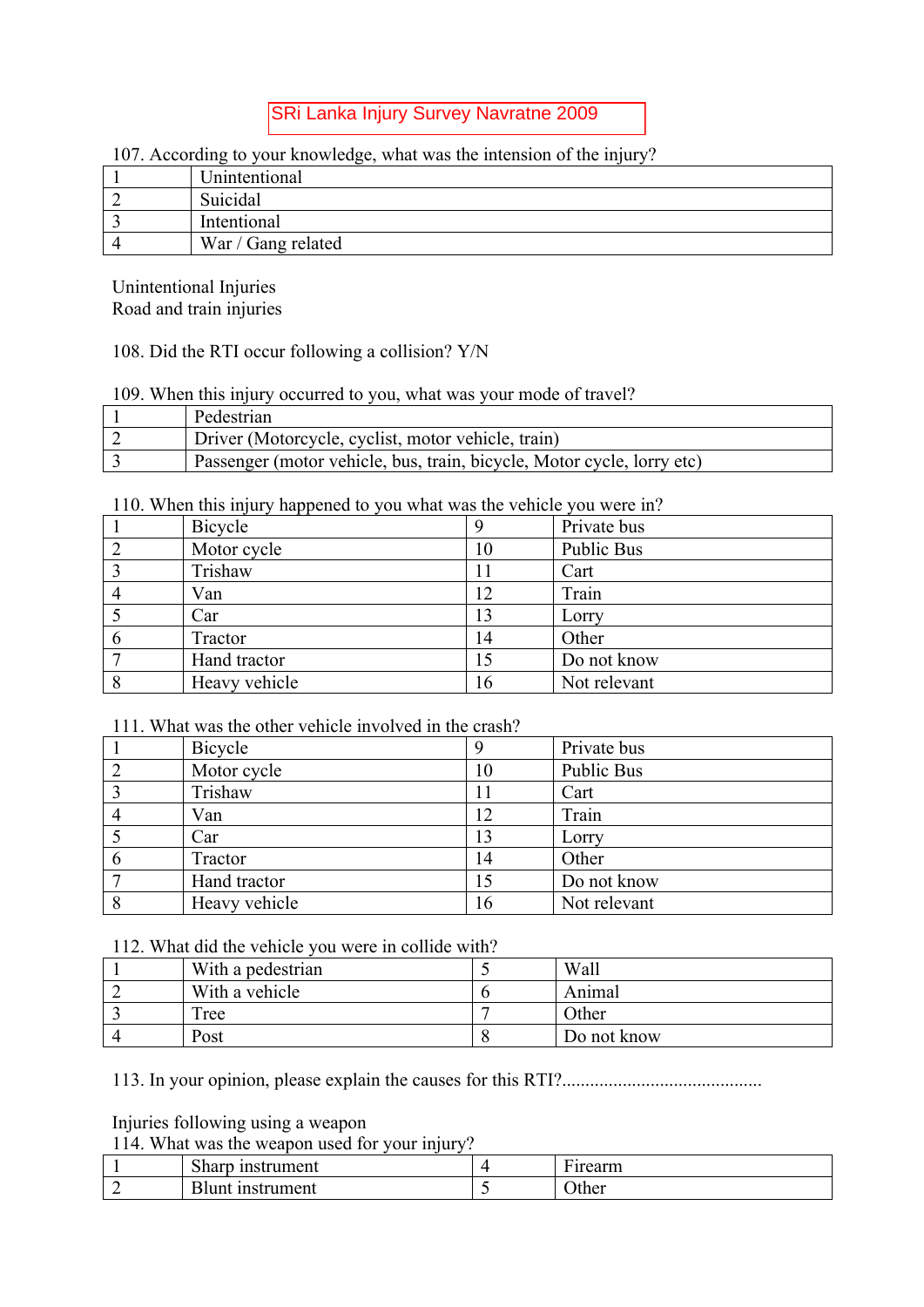| - | u<br>$\sim$<br>.<br>$\sim$<br><b>LU</b><br>. |  |
|---|----------------------------------------------|--|
|   |                                              |  |

115. In your opinion, please explain the causes for this injury?...... Injuries due to falls

#### 116. Where did you fall?

| Flat ground | Fall to a pit (below surface) |
|-------------|-------------------------------|
| Slope.      | <b>Other</b>                  |
| From height |                               |

## 117. If you fell from a height, from where did you fall?

| <b>Stairs</b> | Ladder     |
|---------------|------------|
| Tree          | wall       |
| Roof          | <b>Bed</b> |
| scaffolding   | Other      |

#### 118. If you fell to a pit, where did you fall into?

| Mine | 4 | river |
|------|---|-------|
| Pit  |   | Other |
| Well |   |       |

119. In your opinion, please explain the causes for this fall?.......

## Burn injuries

120. How did the burn injury occur?

| Hot liquid             | Cigarette butt |
|------------------------|----------------|
| Steam                  | Electrical     |
| Hot instrument         | Lightening     |
| Burning item like acid | Other          |
| Fire                   | Do not know    |

121. In your opinion, please explain the causes for this burn related injury? ….

#### Animal Bites

|  |  |  |  |  | 122. What animal caused the injury? |  |
|--|--|--|--|--|-------------------------------------|--|
|--|--|--|--|--|-------------------------------------|--|

| Dog           | Wasp        |
|---------------|-------------|
| Cat           | <b>Bee</b>  |
| Rat           | Scorpion    |
| Bull/Cow      | Other       |
| <b>Snakes</b> | Do not know |

122. In your opinion, please explain the causes for this animal bite?.....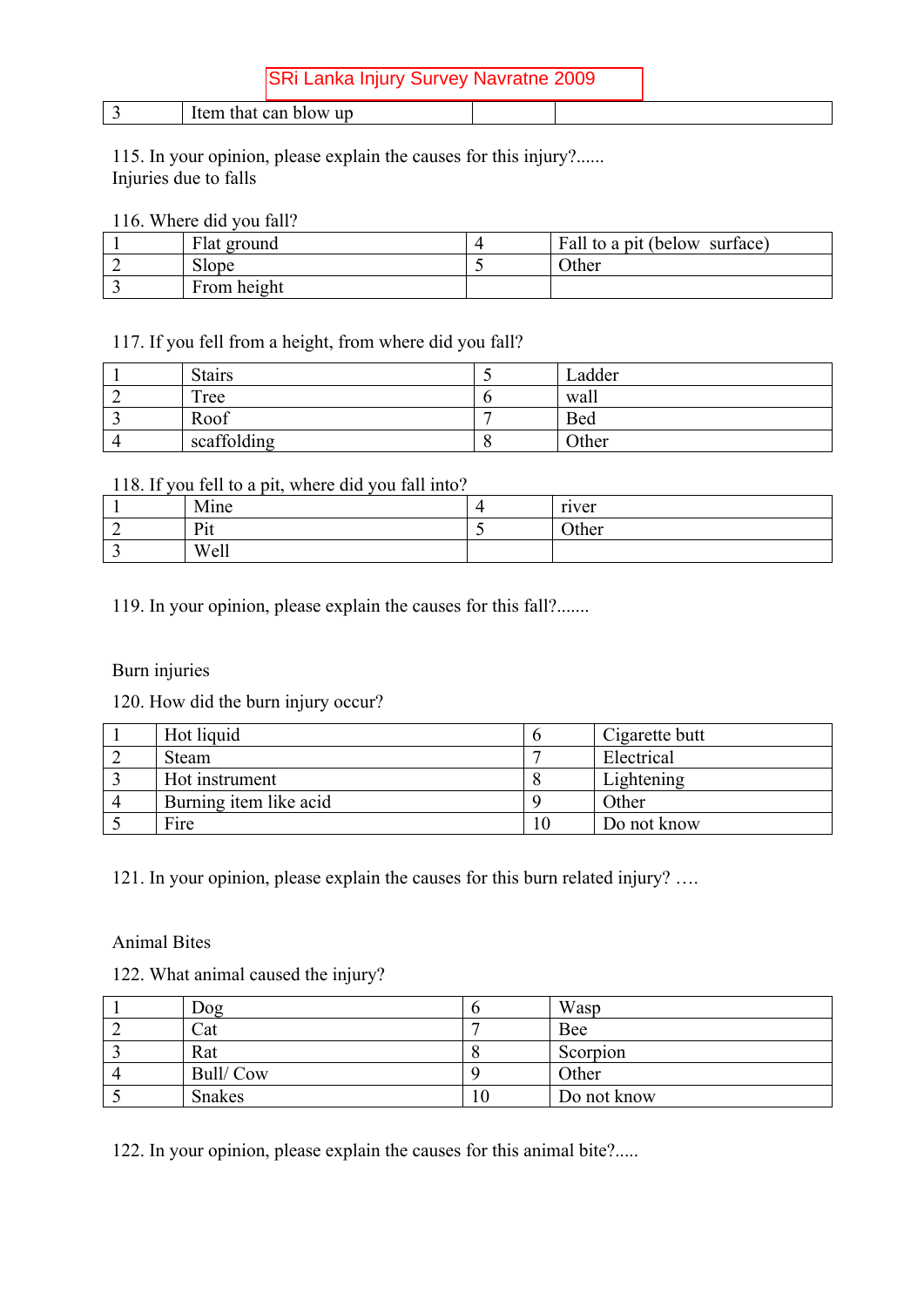Items falling on one self

SRi Lanka Injury Survey Navratne 2009

124. What fell on you?

| Branch / tree             |            |
|---------------------------|------------|
| Roof                      | Concrete   |
| Wall                      | Other      |
| Coconut or similar object | Do not now |

125. In your opinion, please explain the causes for this injury? ……..

Other unintentional injuries that can occur

126. Please write the information………………………..

Intentional Injuries (including war related events)

Assault

127. What was the weapon used for the assault?

| With body parts |
|-----------------|
| With a weapon   |
| )ther           |

128, If a weapon was used what was the weapon used?

| Rod            | Knife       |
|----------------|-------------|
| Mammoty blade  | Hammer      |
| Mammoty handle | Gun shaft   |
| Sword          | Dagger      |
|                | Other       |
|                | Do not know |

129. If another method was used,

| <b>Shooting</b>           | Acid or other burning item |
|---------------------------|----------------------------|
| Bomb thrown               | Attempting to choke        |
| Other blasting material   | Attempting sexual assault  |
| Fire                      | Sexual assault             |
| Burn (cig, hot water etc) | Other                      |

130. What is your relationship with the person who attacked?

| Present partner                | $Son - in - law$           |
|--------------------------------|----------------------------|
| Partner (earlier/extramarital) | Daughter-in-law            |
| Father                         | Another relative           |
| Mother                         | Known person or persons    |
| Step mother                    | Unknown persons for person |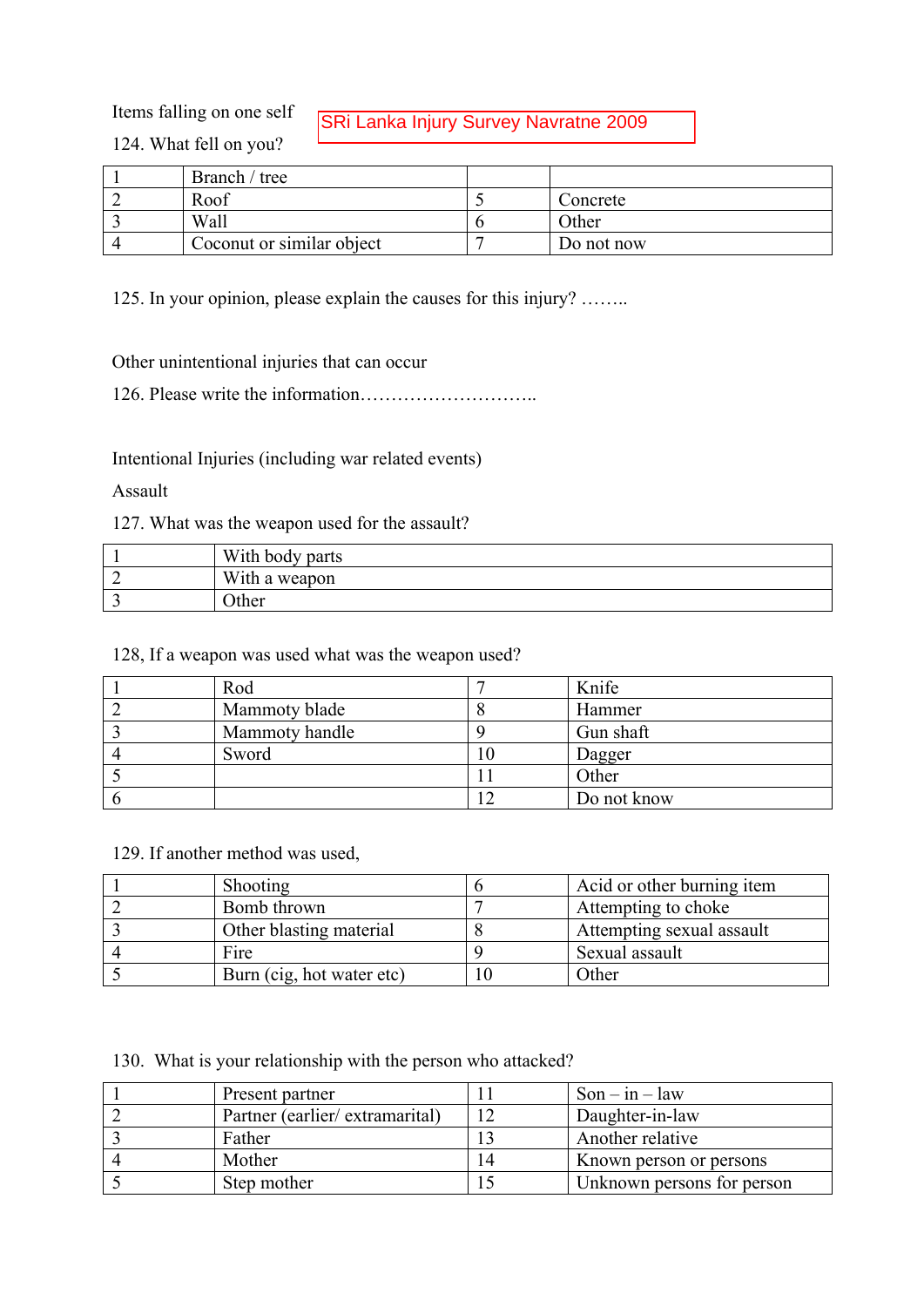| Step father   | $\mathbf b$ | Guardian                                 |
|---------------|-------------|------------------------------------------|
| Mother-in law |             | High official / law enforcing<br>officer |
| Father-in-law | 8           | Other                                    |
| Daughter      |             | Do not know                              |
| Son           |             |                                          |

131. In your opinion, please explain the causes for this attack? ……..

132. Did you inform Police about this assault incident? Yes/ No

Pushing and falling

## 133. Where did the pushing incident happen?

| Flat ground |    | Fall to a pit (below surface) |
|-------------|----|-------------------------------|
| Slope       |    | Other                         |
| From height | v. | do not know                   |

134.

Where did you fall to? ………………

135. If you fell to a lower level, please indicate .

| Mine                          |                       | River/waterway |
|-------------------------------|-----------------------|----------------|
| $\mathbf{D}_{14}$<br>$\pm 11$ | $\tilde{\phantom{a}}$ | <b>Other</b>   |
| Well                          |                       |                |

136. . In your opinion, please explain the causes for this attack? ……..

137. Did you inform Police about this assault incident? Yes/ No

## Burn

138. How did you get burnt?

| Hot liquid         | Cig butt burn   |
|--------------------|-----------------|
| Fire               | Electrical burn |
| Heated instrument  | Other           |
| Acid like material | Do not know     |

139.

In your opinion, please explain the causes for this attack? ……..

140. Did you inform Police about this assault incident? Yes/ No

Poisoning 141. How were you exposed to the poison? ………………………………………………………….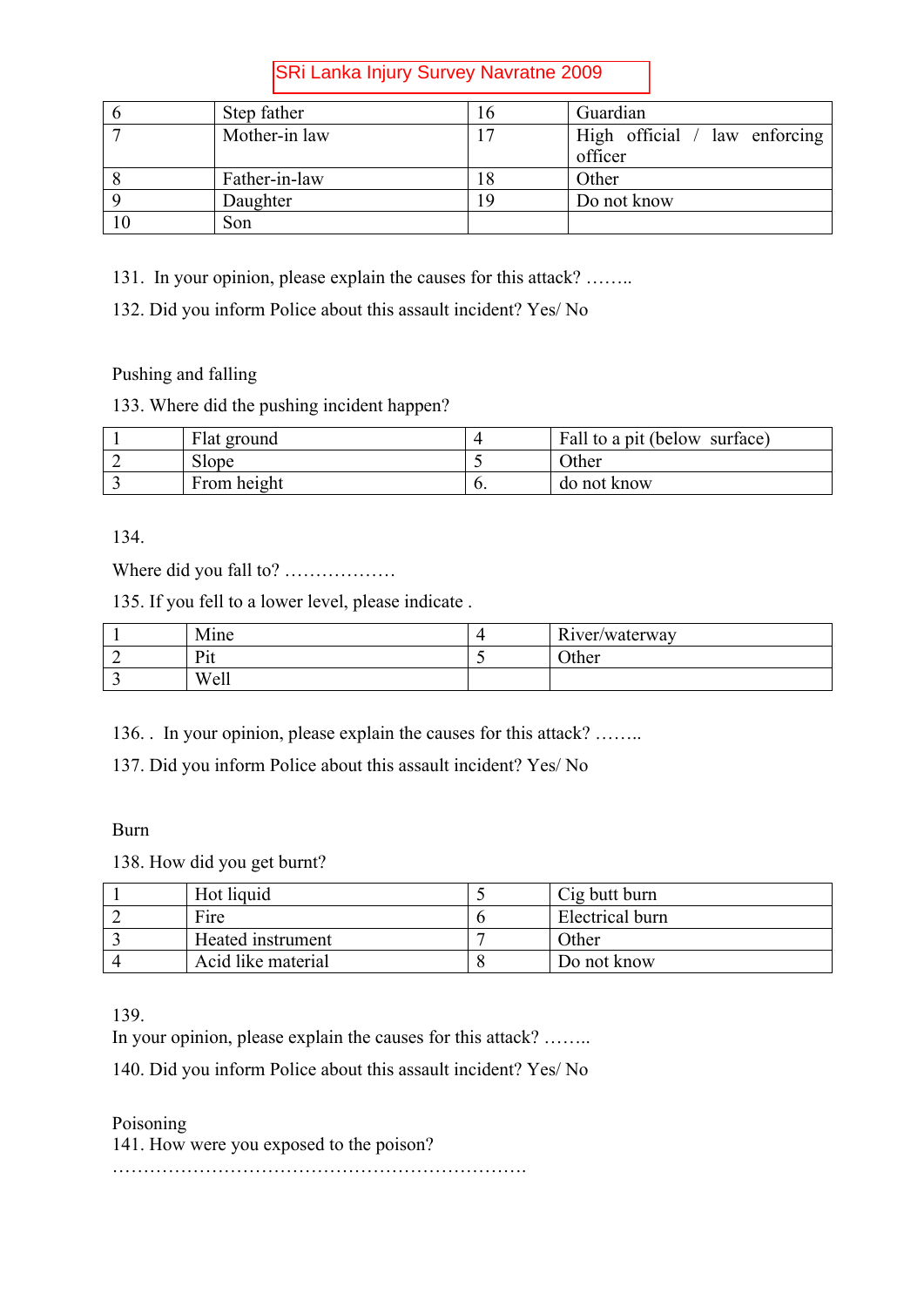- 142. What were the causes for the poisoning?
- ………………………………………………………….

143. Did you inform Police about this assault incident? Yes/ No

Domestic Violence

#### 144. What type of domestic violence did you undergo?

|   | $\sim$<br>Sexual |
|---|------------------|
| - | Physical         |
|   | 1 and 2 above    |

#### 145. Who was responsible?

| Spouse        | q  | Son                                   |
|---------------|----|---------------------------------------|
| Father        | 10 | Daughter-in-law                       |
| Mother        |    | Son-in-law                            |
| Step mother   | 12 | Somewhat known person                 |
| Step father   | 13 | High official / law enforcing officer |
| Mother-in law | 14 | Unknown person                        |
| Father-in-law | 15 | Other                                 |
| Daughter      |    |                                       |

146. According to your view, was the attacker after the influence of alcohol?

1. Yes 2. No 3. do not know

147. What was the reason for the incident?.......................................................

148. Did you inform Police about this assault incident? Yes/ No

#### **Suicide / attempted suicide**

149. Please describe the reasons behind your suicidal attempt. …………

| Argument with friends                             |    | Mental problem                                     |
|---------------------------------------------------|----|----------------------------------------------------|
| To scare others                                   |    | Economic problem                                   |
| To relieve of the child rearing<br>responsibility | 10 | legal problem                                      |
| Get away from society                             |    | Family members death                               |
| Issue with business / enterprise                  | 12 | Following a sexual or physical<br>violence episode |
| Issue/ argument with lover                        |    | Other                                              |
| Issue / argument with spouse                      |    |                                                    |

150. Based on the answer above please fill the table below.

#### 151. What was the method used to attempt suicide or for the suicide?

| Swallowing of poison (weedicide,                                      | Jumping from a height         |
|-----------------------------------------------------------------------|-------------------------------|
| insecticide etc)                                                      |                               |
| Eating a poisonous substance (rat)<br>poison, natural plant products) | Jumping to a well, river, pit |
|                                                                       |                               |
| Drug overdose                                                         | Cutting oneself with a sharp  |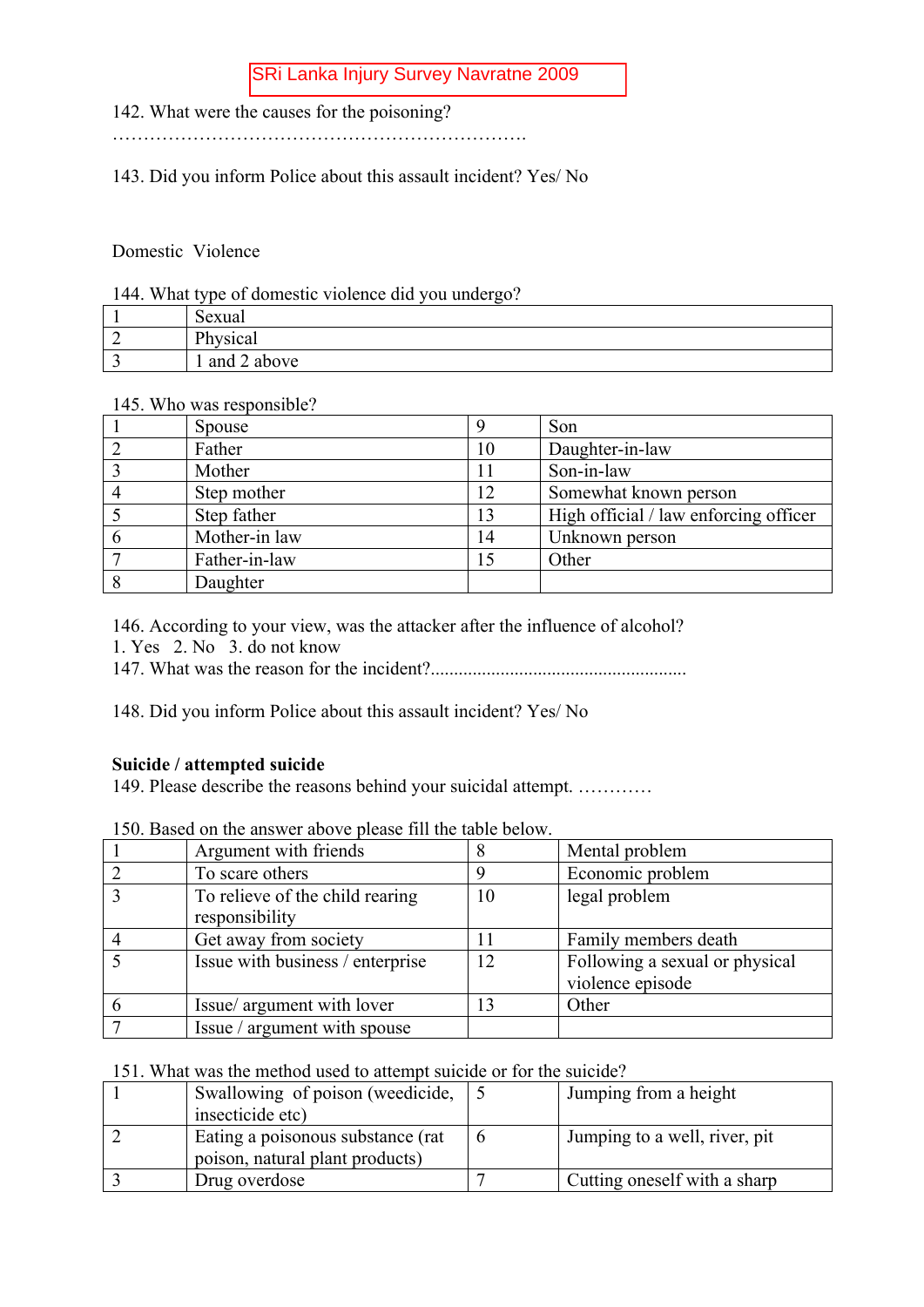|                                                   | $\sim$  |
|---------------------------------------------------|---------|
| ~·<br>$\sigma$ <sub>1</sub> n $\sigma$<br>$- - -$ | .<br>лe |

152. Have you ever attempted suicide before? Yes / No

- 153. If yes, how many times before? During the last one year >>………….. During ever in the past………….
- 154. Did you inform Police about this assault incident? Yes/ No

## Section 2

155. Date of injury event: …………………..

#### 156. What day was it?

| Monday    | Friday   |
|-----------|----------|
| Tuesday   | Saturday |
| Wednesday | Sunday   |
| Thursday  |          |

## 157. Approximate time of the injury event

| Mid night to 3.59 am | 4.00pm to $7.59$ am |
|----------------------|---------------------|
| 4.00 am to $7.59$ am | 8.00 pm to 11.59 pm |
| 8.00 am to 11.59 am  | Cannot remember     |
| 12 noon to $3.59$ pm |                     |

#### 158. What were you engaged in when the injury occurred?

| Engaged in work               | 8  | Resting – watching TV, reading a  |
|-------------------------------|----|-----------------------------------|
|                               |    | paper                             |
| <b>Educational activities</b> | 9  | Prison / police custody/ military |
|                               |    | camp                              |
| <b>Sports</b>                 | 10 | In the water                      |
| Traveling                     |    | Gardening (sweeping, planting)    |
| Household work                | 12 | When visiting another place       |
| Leisure activity              | 13 | While doing nothing               |
| Sleeping                      |    | Other                             |

## 159. Where did the injury occur?

|    | At home / home garden  | 14 | Field                          |
|----|------------------------|----|--------------------------------|
|    | Another house / garden | 15 | Chena cultivation              |
|    | Open land area         | 16 | Farm                           |
|    | Hotel                  | 17 | Water tank / river / water way |
|    | Shop                   | 18 | Well and surroundings          |
| 6  | School / pre school    | 19 | Sea                            |
|    | Main road              | 20 | Marsh area                     |
| 8  | Lane / rural road      | 21 | Temple / church                |
| 9  | Railway line           | 22 | Prison                         |
| 10 | Sports ground          | 23 | Police                         |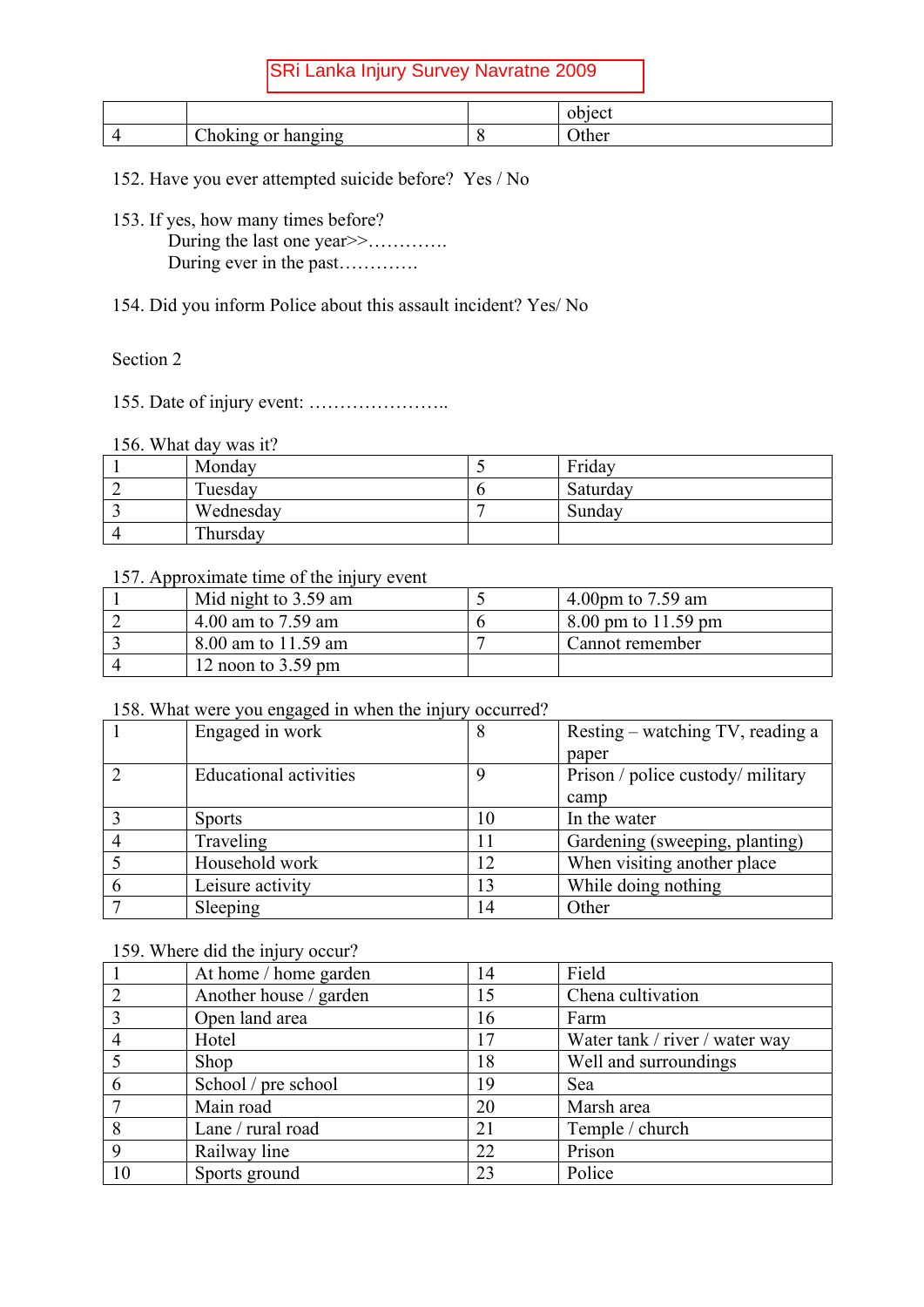| Institute (educational, service) |     | Military post             |
|----------------------------------|-----|---------------------------|
| Factory                          | ت ک | Military detention centre |
| Construction site                |     | <b>Other</b>              |

Section 3: Injuries following the injury event

160. Following the injury event, what kind of injury did you have? Please use the table immediately below and fill the table below that.

| Abrasions                 |    | <b>Bite</b>                 |
|---------------------------|----|-----------------------------|
| Contusion                 | 10 | <b>Sting</b>                |
| Prick                     |    | Eye injury                  |
| Cut                       | 12 | Ear, Nose, throat injury    |
| Sprain / strain           | 13 | Teeth, mouth related injury |
| Dislocation               | 14 | Unconscious / shock         |
| Fracture                  | 15 | Nothing happened            |
| Damage to internal organs | 16 | Other                       |

| Site of injury   | Nature of injury | $%$ burnt |
|------------------|------------------|-----------|
| Head             |                  |           |
| Face             |                  |           |
| Eyes             |                  |           |
| Ears             |                  |           |
| Nose             |                  |           |
| Throat           |                  |           |
| Mouth            |                  |           |
| Teeth            |                  |           |
| Neck             |                  |           |
| Chest            |                  |           |
| Abdomen          |                  |           |
| Back of chest    |                  |           |
| Loin             |                  |           |
| Upper limb right |                  |           |
| Upper limb left  |                  |           |
| Lower limb right |                  |           |
| Lower limb left  |                  |           |
| Groin            |                  |           |
| <b>Hips</b>      |                  |           |
| Skeletal system  |                  |           |

161. What was the treatment taken by you following the injury?

| Nothing was done                                                         |
|--------------------------------------------------------------------------|
| Wound/s dressing done                                                    |
| Stitches done for injuries                                               |
| Plaster of parries cast done for injury                                  |
| Taken to theatre and cleaned wound, wound dressing and / or did stitches |
| Underwent a minor surgery                                                |
| Underwent major (long) surgery                                           |
| Received treatment in the ICU                                            |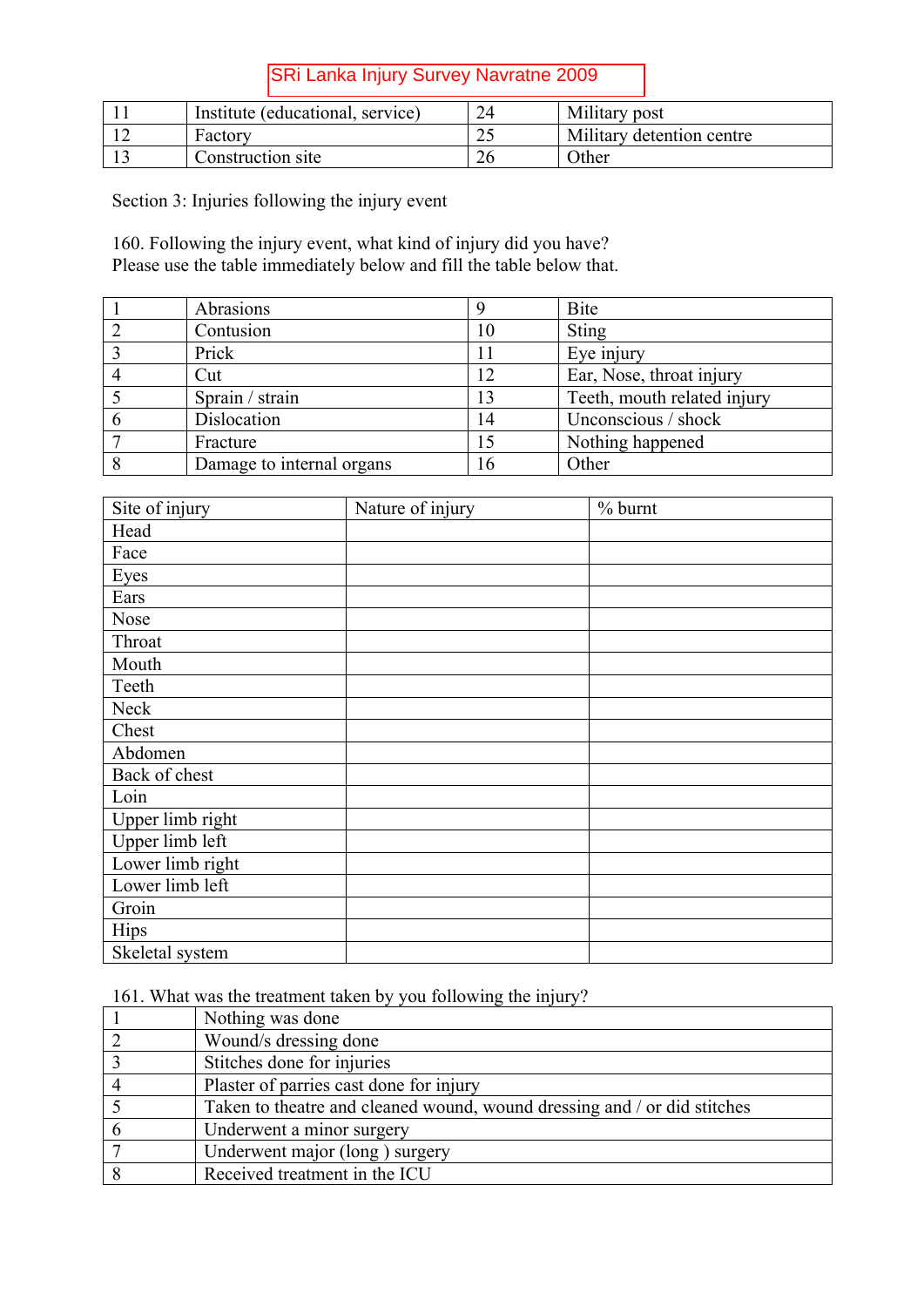| Was treated for unconsciousness |
|---------------------------------|
| tollowing the injury<br>Jied    |

## Treatment taken

162. Since the time of injury, please provide the places you sort treatment from. (Please mark the order of care received in the column in front of the description)

| No treatment was taken                                                                             | ⇁  | Private Hospital OPD                                                         |
|----------------------------------------------------------------------------------------------------|----|------------------------------------------------------------------------------|
| Treatment was taken at home                                                                        | 8  | Private Hospital in patient care                                             |
| Treatment was taken from a<br>unregistered practitioner<br>(nurse, wound dressing clinics)<br>etc) | 9  | <b>Public Hospital OPD</b>                                                   |
| Ayurveda care was taken                                                                            | 10 | Public Hospital in patient care                                              |
| Allopathic GP care                                                                                 | 11 | Received care following being<br>transferred from one hospital to<br>another |
| Allopathic specialist care                                                                         |    | Other kind of treatment                                                      |

163. Please mark the number of days of treatment taken for each of the above indicated types of care. If the person is currently receiving treatment please indicate this too.

| Place of treatment | Number of days |  |
|--------------------|----------------|--|
|                    |                |  |
|                    |                |  |
|                    |                |  |
|                    |                |  |
|                    |                |  |

164. Please indicate the number of days taken to get back to the following described activities / tasks.

| Attending to your personal needs | Days             |
|----------------------------------|------------------|
| Household / family chores        | Days             |
| Educational activities           | Days             |
| Getting back to employment       | $_{\text{Days}}$ |
| Leisure time activities          | $_{\text{Days}}$ |
| Sexual activities                | Days             |

Information from relatives of persons who died following an injury event 165. How long after the injury did the person actually die?

| At place of injury           |   | Within one week of injury                       |
|------------------------------|---|-------------------------------------------------|
| Within one hour of injury    |   | Within one month of injury                      |
| Within 1-6 hours of injury   | 8 | After one month following the<br>injury episode |
| Within 6-12 hours of injury  |   | Do not know                                     |
| Within 12-24 hours of injury |   |                                                 |